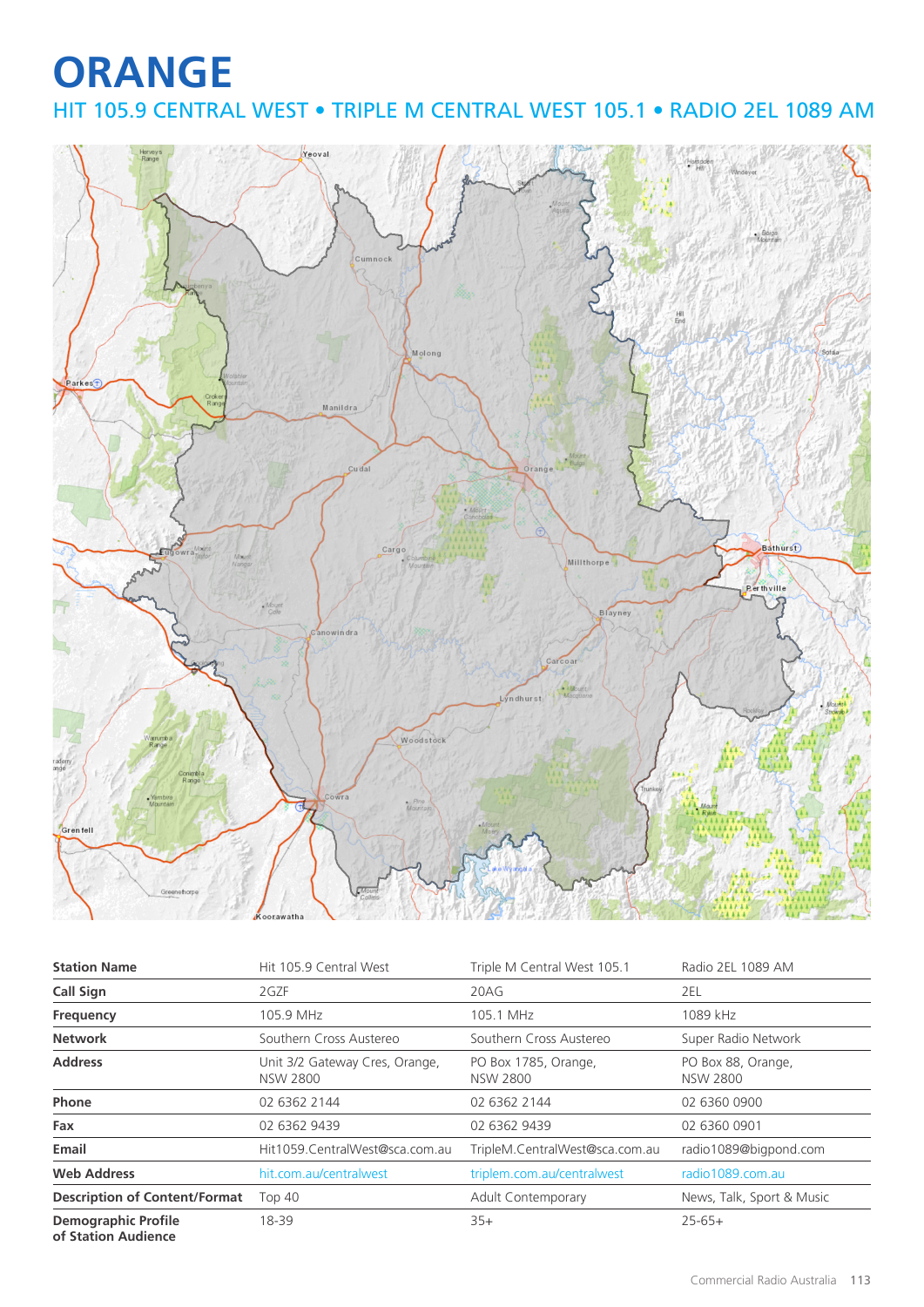## **ORANGE**

Orange is located on the Central Tablelands of NSW to the west of the Great Dividing Range. It is the major regional centre for the Central Tablelands with extensive hospital and medical facilities, and a large retail centre. Orange is the centre of a rich farming district and is emerging as a gourmet food centre and a rapidly expanding wine production region. The main industries in Orange are horticulture, agriculture and mining.

In comparison to the 2011 census, the population of the radio licence area of Orange has increased by 3.06% to 80,481. Over half the population is aged over 40 years. The birthplace for 87% of the population was Oceania including Australia.

The Sydney University – Orange Faculty of Rural Management and the Western Institute of TAFE as well as a community college and training and education centre cater to students from across western NSW. Of the 16,574 people attending an educational institution, 44% were either in infants or primary, 33% were attending a secondary educational institution, 11% attending TAFE, and 12% attending university or another tertiary institution. Of the 29,911 people who already have a tertiary qualification, 32% have a degree and 68% have a certificate, diploma or another tertiary qualification.

Of the total dwellings (29,204) in Orange, 37% of dwellings are owned outright and 33% are mortgaged. Private rental properties represented 22% of total dwellings.

22% of the total households (29,280) in Orange have a household income range between \$21,000 – \$41,999pa; 24% between \$42,000 – \$77,999pa; and 11% between \$78,000 – \$103,999pa. One in four households have a household income over \$104,000pa.

The local economy has a healthy diversity between surrounding agriculture (horticulture – especially orcharding – viticulture and general farming), food processing, manufacturing (including white goods manufacturer), community services (including health care and education) and mining (especially gold and copper).

All major banks, car dealers, fast-food restaurants and an extensive selection of national retail and chain stores are represented in the district.

#### **AGRICULTURE**

Orange services a rich farming district; it is a premier orchard area. The recent census figures show the district produced over 12.1 million kilograms of apples; 66 thousand kilograms of peaches; and 14 thousand kilograms of nectarines.

The Orange district also consists of small mixed farms producing 179 thousand beef cattle. The farms in the area also support over 1.3 million sheep and lambs.

Orange has a number of local wineries whose reputation for cool climate wines are widely recognised in the industry. There are 1,738 hectares of grapes in the Orange district.

#### EMPLOYMENT

Agriculture is a major source of employment with several fruit processing companies also providing employment for the area. The majority (59%) of the labour force of 37,838 people are employed full time. The main industries of employment are:

- Education and Training/Health Care and Social Assistance;
- Wholesale Trade/Retail Trade/Accommodation and Food Services; and
- Manufacturing/Electricity Gas Water and Waste Services/Construction.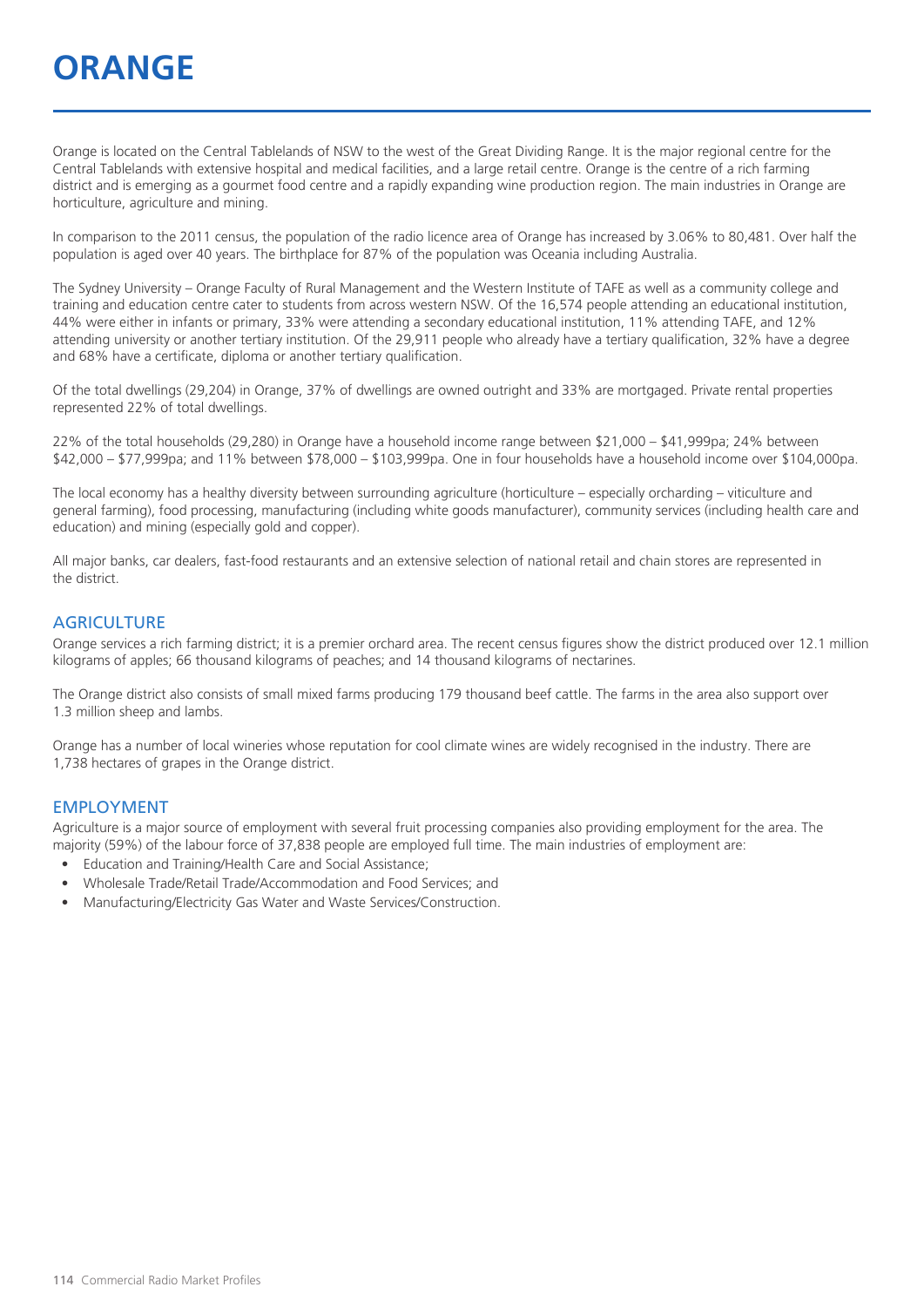# **ORANGE**

### AGE COHORTS

| Age                   | Male   | Female | Total    | <b>Market</b><br>population |
|-----------------------|--------|--------|----------|-----------------------------|
| $10 + \gamma$ ears    | 34,103 | 35,270 | 69,373   | 86.2%                       |
| 0-9 years             | 5,739  | 5,369  | 11,108   | 13.8%                       |
| 10-17 years           | 4,397  | 4,151  | 8,548    | 10.62%                      |
| 18-24 years           | 2,915  | 2,862  | 5,777    | 7.18%                       |
| 25-39 years           | 6,476  | 6,900  | 13,376   | 16.62%                      |
| 40-54 years           | 7,804  | 8,165  | 15,969   | 19.84%                      |
| 55-64 years           | 5,339  | 5,236  | 10,575   | 13.14%                      |
| 65-74 years           | 4,321  | 4,442  | 8,763    | 10.89%                      |
| 75+ years             | 2,851  | 3,514  | 6,365    | 7.91%                       |
| Total 2011 population | 38,696 | 39,393 | 78,089   |                             |
| Total 2016 population | 39,842 | 40,639 | 80,481   | 100%                        |
| % change 2011-2016    |        |        | $3.06\%$ |                             |

#### LABOUR FORCE

| <b>Employment classification</b> | Total  | <b>Labour force</b> |
|----------------------------------|--------|---------------------|
| Full-time employed               | 22,437 | 59.3%               |
| Part-time employed               | 11,228 | 29.67%              |
| Not stated employed              | 1.995  | 5.27%               |
| Unemployed                       | 2,178  | 5.76%               |
| <b>Total labour force</b>        | 37,838 | 100%                |

### HOUSEHOLD INCOME

| Income range (pa)       | Total  | Occupied<br>dwellings |
|-------------------------|--------|-----------------------|
| $$0 - $7,749$           | 468    | 1.6%                  |
| $$7,750 - $20,999$      | 1,780  | 6.08%                 |
| $$21,000 - $41,999$     | 6,352  | 21.69%                |
| $$42,000 - $77,999$     | 6,931  | 23.67%                |
| $$78,000 - $103,999$    | 3,238  | 11.06%                |
| $$104,000 - $129,999$   | 2,812  | $9.6\%$               |
| $$130,000 - $155,999$   | 1,650  | 5.64%                 |
| $$160,000 - $181,999$   | 1,011  | 3.45%                 |
| $$182,000 - $207,999$   | 739    | 2.52%                 |
| $$208,000+$             | 1,236  | $4.22\%$              |
| Not stated              | 3,063  | 10.46%                |
| <b>Total households</b> | 29,280 | 100%                  |

#### FAMILY STRUCTURE

| Type of family                | Total  | <b>Total families</b> |
|-------------------------------|--------|-----------------------|
| Couple families - Children    | 8.779  | 41.83%                |
| Couple families - No children | 8.645  | 41.19%                |
| Single parents                | 3.359  | 16%                   |
| Other families                | 206    | 0.98%                 |
| <b>Total families</b>         | 20,989 | 100%                  |

### **OCCUPATION**

| <b>Employment classification</b>                                     | Total  | <b>Occupations</b> |
|----------------------------------------------------------------------|--------|--------------------|
| Managers/Professionals                                               | 12,227 | 34.4%              |
| Technicians & trade workers/<br>Community & personal service workers | 8,758  | 24.64%             |
| Clerical & administrative workers                                    | 4,230  | 11.9%              |
| Sales workers                                                        | 3,111  | 8.75%              |
| Machinery operators & drivers/Labourers                              | 6.711  | 18.88%             |
| Not stated                                                           | 502    | 1.41%              |
| <b>Total</b>                                                         | 35,539 | 100%               |

#### INDUSTRY

| Industry                                                                                                      | Total  | Workforce |
|---------------------------------------------------------------------------------------------------------------|--------|-----------|
| Agriculture, forestry & fishing                                                                               | 3,724  | 10.62%    |
| Mining                                                                                                        | 1,375  | 3.92%     |
| Manufacturing/Electricity, gas, water &<br>waste services/Construction                                        | 5,063  | 14.43%    |
| Wholesale trade/Retail trade/<br>Accommodation & food services                                                | 6,327  | 18.03%    |
| Transport, postal & warehousing/<br>Information, media & communications                                       | 1,536  | 4.38%     |
| Financial & insurance services/<br>Rental hiring & real estate services/<br>Administration & support services | 1.801  | 5.13%     |
| Professional scientific & technical services                                                                  | 1,275  | 3.63%     |
| Public administration & safety                                                                                | 2,431  | 6.93%     |
| Education & training/Health care &<br>social assistance                                                       | 8,651  | 24.66%    |
| Arts & recreation services                                                                                    | 262    | 0.75%     |
| Other services                                                                                                | 1,384  | 3.95%     |
| Not stated                                                                                                    | 1,253  | 3.57%     |
| Total                                                                                                         | 35,082 | 100%      |

#### ANNUAL HOUSEHOLD EXPENDITURE

| <b>Product or service</b>            | $$000's$ (pa) |
|--------------------------------------|---------------|
| Food & non-alcoholic beverages       | 382,914       |
| Alcoholic beverages                  | 51,830        |
| Clothing & footwear                  | 70,902        |
| Household furnishings & equipment    | 101,997       |
| Furniture & floor covering           | 34,404        |
| Household appliances                 | 24,583        |
| Household services & operation       | 78,568        |
| Medical care & health expenses       | 134,185       |
| Motor vehicle purchase               | 88,128        |
| Motor vehicle running costs          | 219,958       |
| Recreation                           | 279,331       |
| Recreational & educational equipment | 70,779        |
| Holidays                             | 130,722       |
| Personal care                        | 46,242        |